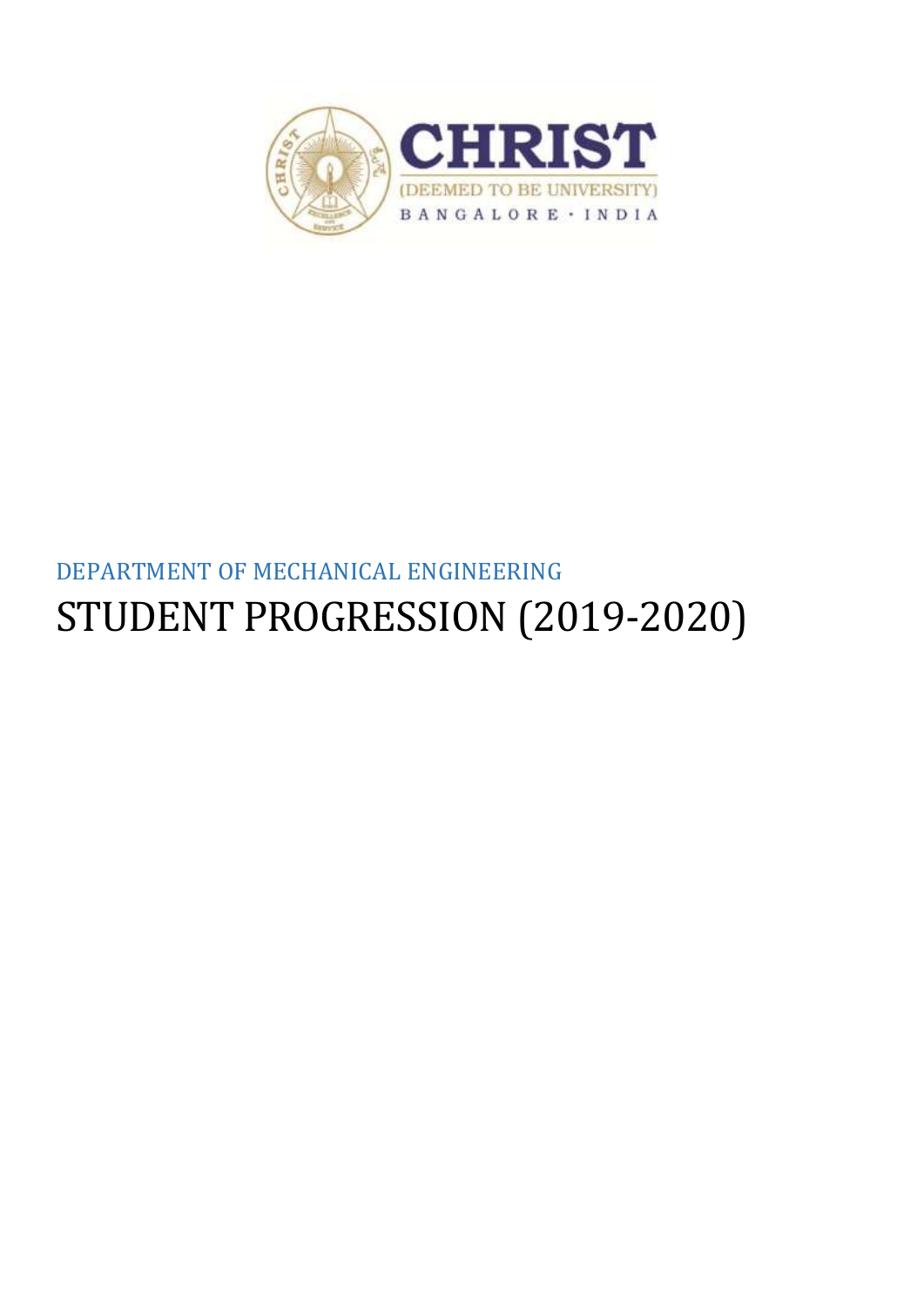

## DEPARTMENT OF MECHANICAL ENGINEERING<br>I. LIST OF STUDENTS PLACED LIST OF STUDENTS PLACED

| <b>SLNO</b> |              | <b>NAME OF THE</b>                 | <b>COMPANY</b>          | <b>TYPE OF</b>   |
|-------------|--------------|------------------------------------|-------------------------|------------------|
|             | REGISTER NO. | <b>STUDENT</b>                     |                         | <b>PLACEMENT</b> |
| 1.          | 1660415      | Rebeca Sebastian                   | <b>Ingersoll Rand</b>   | <b>ON CAMPUS</b> |
| 2.          | 1660630      | Reshmi S                           | <b>Ingersoll Rand</b>   | <b>ON CAMPUS</b> |
| 3.          | 1661506      | Reddy<br>Sukumar<br>Dadireddy      | <b>Tcs Enginx</b>       | <b>ON CAMPUS</b> |
| 4.          | 1661428      | Joel U Sajan                       | Kass Services (K Mart)  | <b>ON CAMPUS</b> |
| 5.          | 1661434      | Mohammed Fajas                     | Wenger & Watson         | <b>ON CAMPUS</b> |
| 6.          | 1661418      | Darshath B                         | Wenger & Watson         | <b>ON CAMPUS</b> |
| 7.          | 1661473      | Joel Manohar Mura                  | Wenger & Watson         | <b>ON CAMPUS</b> |
| 8.          | 1661449      | <b>Sachin Mathew</b>               | Wenger & Watson         | <b>ON CAMPUS</b> |
| 9.          | 1661404      | Amal Arakkal Haris                 | Wenger & Watson         | <b>ON CAMPUS</b> |
| 10.         | 1661497      | Nikhil                             | Extra Co Industries Ltd | <b>ON CAMPUS</b> |
| 11.         | 1661490      | <b>Jithu Mathew</b>                | <b>Johnson Controls</b> | <b>ON CAMPUS</b> |
| 12.         | 1660379      | Shaik Kothacheruvu<br>Shabaz       | Amazon                  | <b>ON CAMPUS</b> |
| 13.         | 1660398      | Anjima Sibi                        | Amazon                  | <b>ON CAMPUS</b> |
| 14.         | 1660628      | Nimmi<br>Mary<br>Varghese          | Amazon                  | <b>ON CAMPUS</b> |
| 15.         | 1661023      | Lobo Kevin Ivan                    | Amazon                  | <b>ON CAMPUS</b> |
| 16.         | 1661441      | Philbert J Fernandes<br>E Mendonca | Amazon                  | <b>ON CAMPUS</b> |
| 17.         | 1661442      | Prajith Sivadasan                  | Amazon                  | <b>ON CAMPUS</b> |
| 18.         | 1661455      | Suraj Cyril                        | Amazon                  | <b>ON CAMPUS</b> |
| 19.         | 1661457      | <b>Udhaya Moorthy R</b>            | Amazon                  | <b>ON CAMPUS</b> |
| 20.         | 1661462      | Vivin<br>Chackalayil<br>George     | Amazon                  | <b>ON CAMPUS</b> |
| 21.         | 1661437      | Mohammed                           | Harness Designs &       | <b>ON CAMPUS</b> |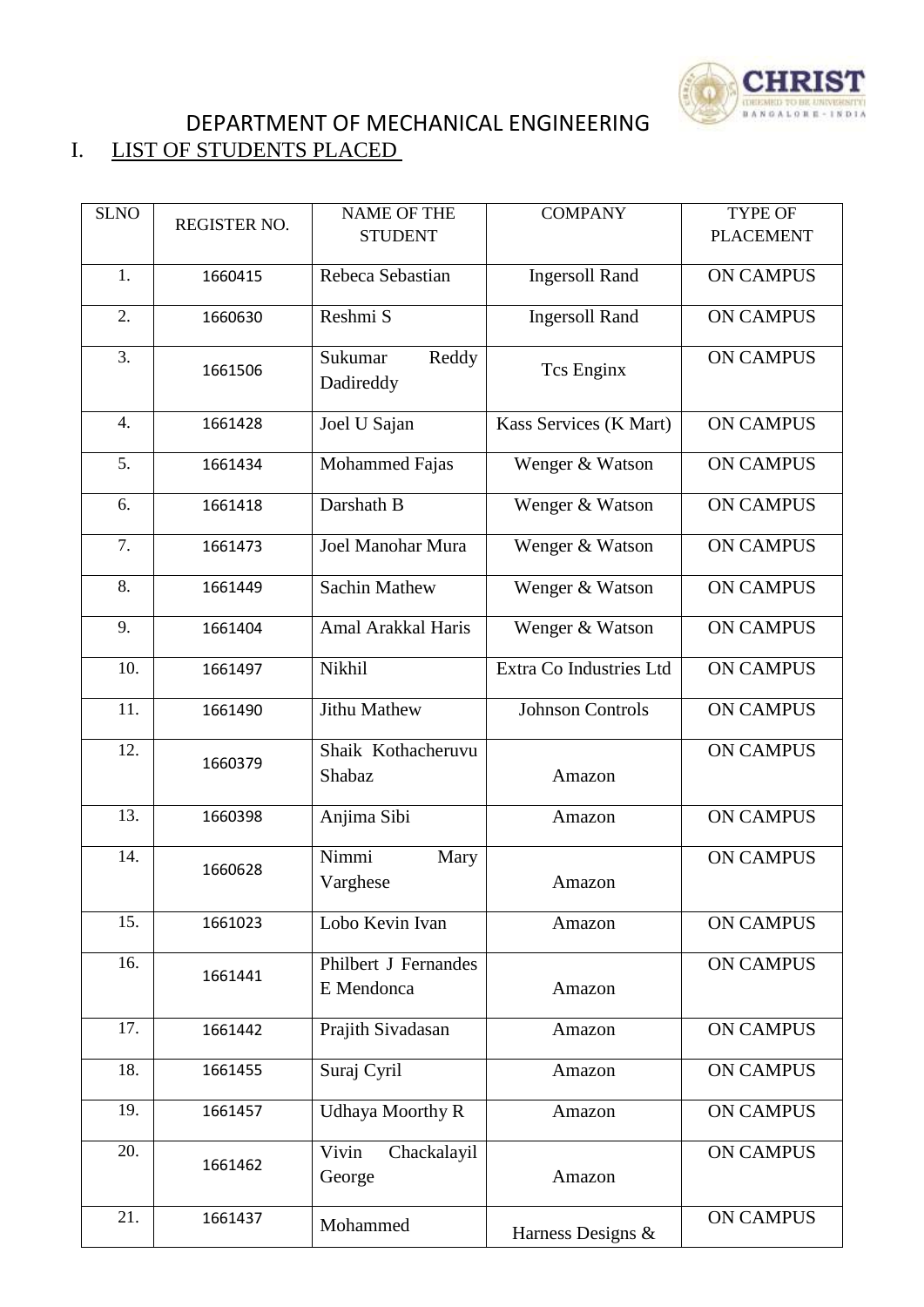

# DEPARTMENT OF MECHANICAL ENGINEERING

|     |         | Sharookh A                        | <b>Simulation Aid</b>                      |                  |
|-----|---------|-----------------------------------|--------------------------------------------|------------------|
| 22. | 1661451 | Shibin Babu                       | Harness Designs &<br><b>Simulation Aid</b> | <b>ON CAMPUS</b> |
| 23. | 1660628 | Nimmi<br>Mary<br>Varghese         | Molex                                      | <b>ON CAMPUS</b> |
| 24. | 1661440 | Paul B Thaliath                   | <b>Fidelis Corporate</b>                   | <b>ON CAMPUS</b> |
| 25. | 1661462 | Mervin<br>Joseph<br>Thomas        | <b>Fidelis Corporate</b>                   | <b>ON CAMPUS</b> |
| 26. | 1661462 | John<br>Tanishq<br>Mathew         | <b>Fidelis Corporate</b>                   | <b>ON CAMPUS</b> |
| 27. | 1661444 | Punakkal<br>Samson<br>Wilson      | <b>Fidelis Corporate</b>                   | <b>ON CAMPUS</b> |
| 28. | 1661454 | Sreejai Srideep                   | Citrix                                     | <b>ON CAMPUS</b> |
| 29. | 1661438 | Akash<br><b>Neil</b><br>Fernandes | <b>Repos Energy</b>                        | <b>ON CAMPUS</b> |
| 30. | 1661413 | Avinash C                         | Herman Miller                              | <b>ON CAMPUS</b> |
| 31. | 1661462 | Adhishay<br>Aman<br>Jeyaraj       | Itc Infotech                               | <b>ON CAMPUS</b> |
| 32. | 1661462 | <b>Anand Pradeep</b>              | Itc Infotech                               | <b>ON CAMPUS</b> |
| 33. | 1661402 | Akhil Harold Peter                | Itc Infotech                               | <b>ON CAMPUS</b> |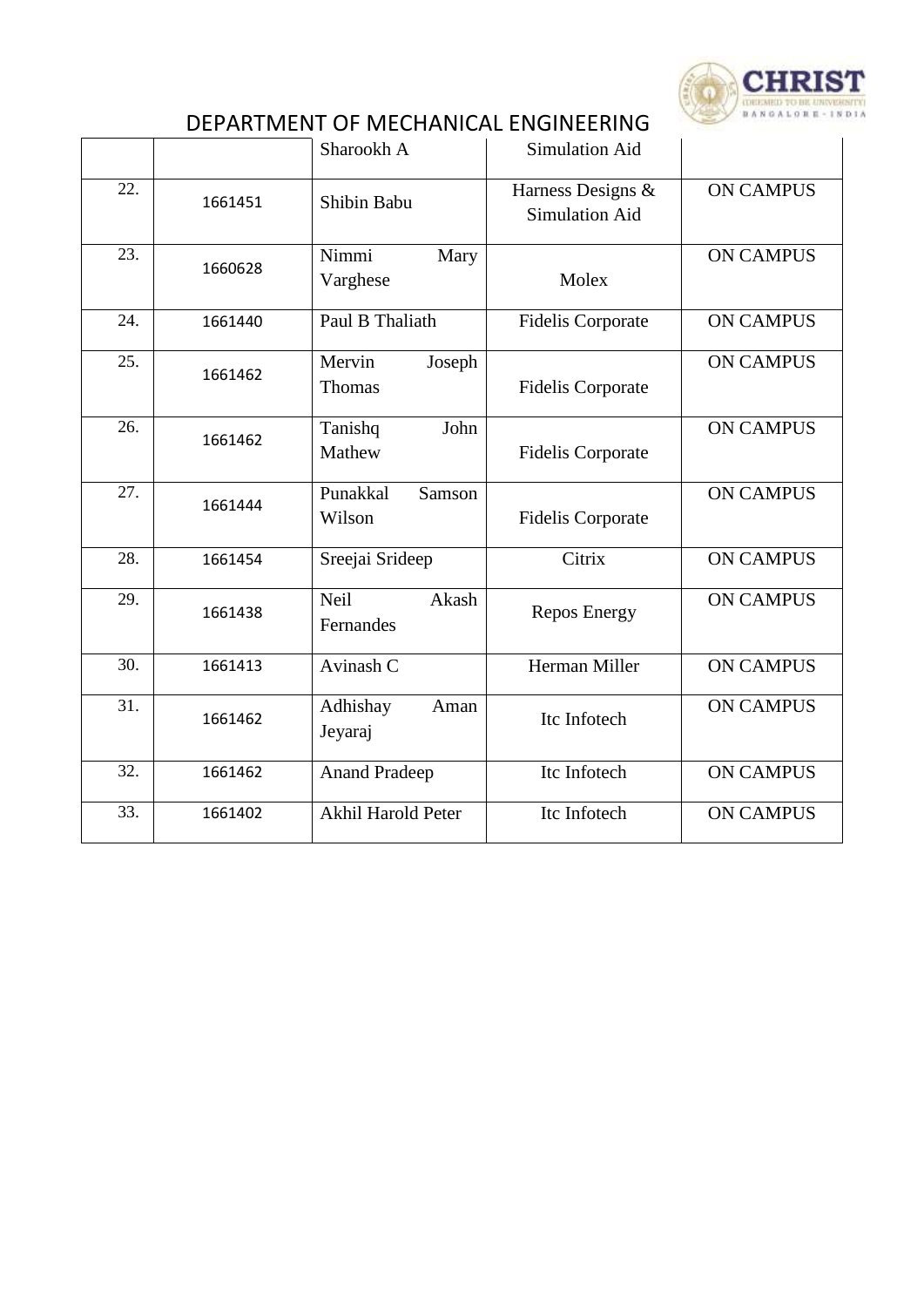

## DEPARTMENT OF MECHANICAL ENGINEERING<br>II. LIST OF STUDENTS IN ENTREPRENEURSHIP LIST OF STUDENTS IN ENTREPRENEURSHIP

| <b>SLNO</b> | <b>REGISTER NO.</b> | NAME OF THE STUDENT | <b>COMPANY</b> |
|-------------|---------------------|---------------------|----------------|
|             | 1661408             | Anson Vilby Abraham | Burgers INC    |